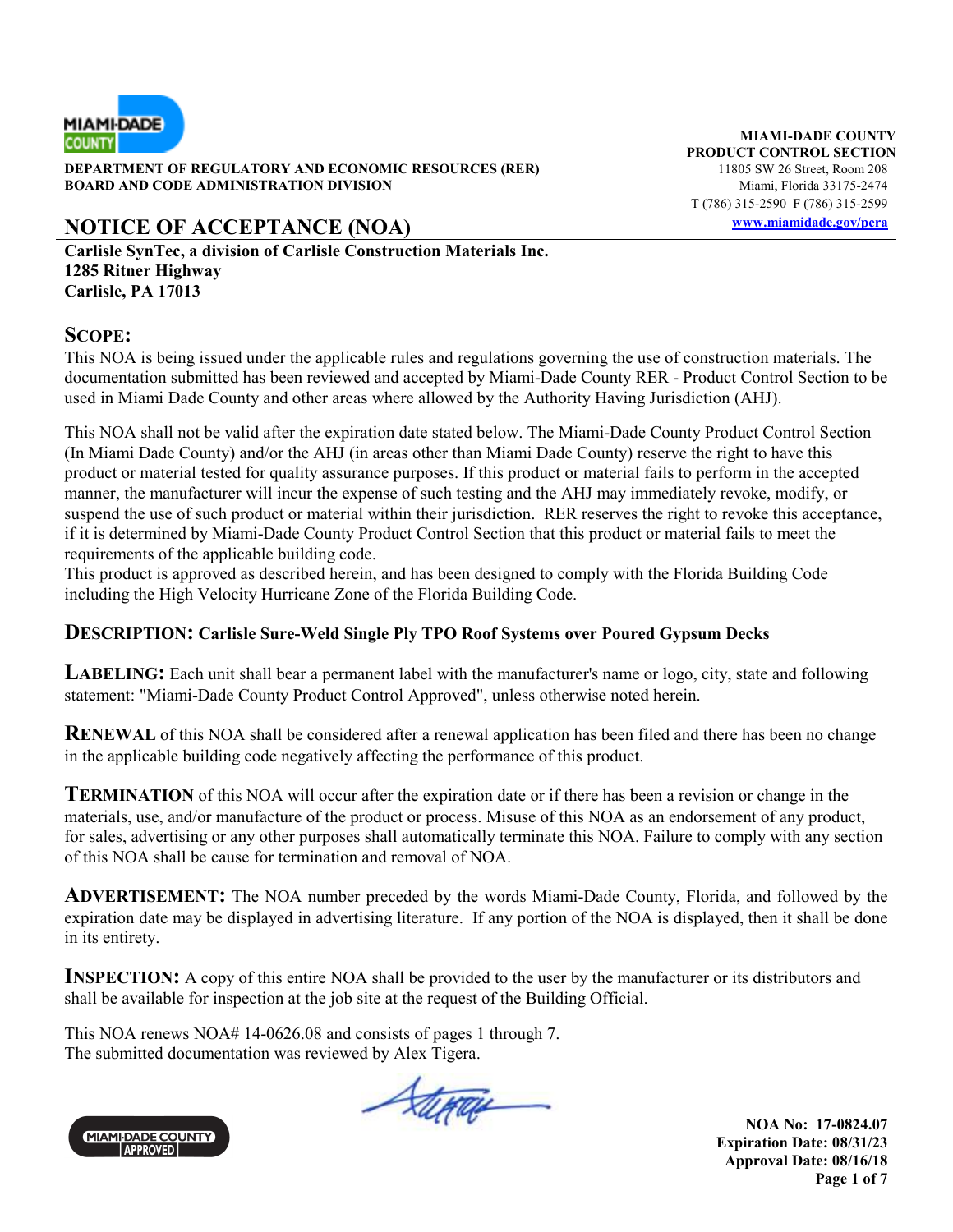### **ROOFING SYSTEM APPROVAL**

| Category:                      | Roofing                   |
|--------------------------------|---------------------------|
| <b>Sub-Category:</b>           | Single Ply                |
| <b>Material:</b>               | <b>TPO</b>                |
| <b>Deck Type:</b>              | Poured Gypsum             |
| <b>Maximum Design Pressure</b> | $-295$ psf                |
| <b>Fire Classification:</b>    | See General Limitation #1 |

## **TRADE NAMES OF PRODUCTS MANUFACTURED OR LABELED BY APPLICANT:**

| <b>Product Name</b>            | <b>Dimensions</b> | <b>Test</b><br><b>Specifications</b> | <b>Product Description</b>                      |
|--------------------------------|-------------------|--------------------------------------|-------------------------------------------------|
| Sure-Weld                      | various           | <b>TAS 131</b>                       | Reinforced white or colored TPO<br>membrane.    |
| Sure-Weld EXTRA                | various           | <b>TAS 131</b>                       | Reinforced white or colored TPO<br>membrane.    |
| Sure-Weld FleeceBACK           | various           | <b>TAS 131</b>                       | Reinforced white or colored TPO<br>membrane.    |
| Sure-Weld AFX                  | various           | <b>TAS 131</b>                       | Reinforced white or colored TPO<br>membrane.    |
| Sure-Weld HS                   | various           | <b>TAS 131</b>                       | Reinforced white or colored FR TPO<br>membrane. |
| Carlisle FAST 100 Adhesive     | various           | <b>TAS 110</b>                       | Polyurethane Adhesive                           |
| Carlisle Olybond 500 BA        | various           | <b>TAS 110</b>                       | Polyurethane Adhesive                           |
| Carlisle One-Step Adhesive     | various           | TAS 110                              | Polyurethane Adhesive                           |
| Sure-Weld Bonding Adhesive     | various           | <b>TAS 110</b>                       | Solvent-based bonding adhesive.                 |
| Aqua Base 120 Bonding Adhesive | various           | <b>TAS 110</b>                       | Water-based bonding adhesive                    |
| Cold Applied Adhesive          | various           | <b>TAS 110</b>                       | Asphalt-modified polyether adhesive             |

**TABLE 1** 



**NOA No: 17-0824.07 Expiration Date: 08/31/23 Approval Date: 08/16/18 Page 2 of 7**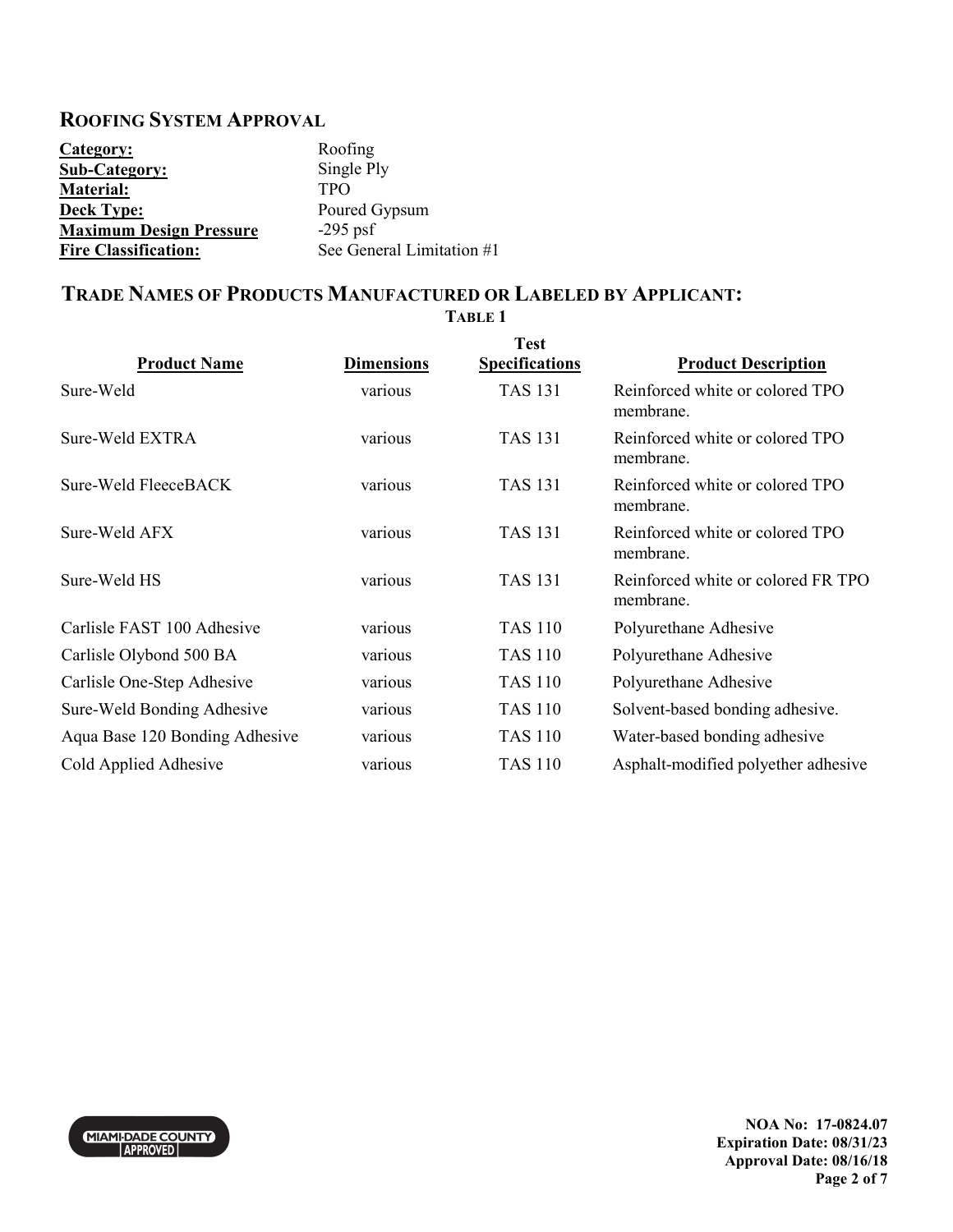## **APPROVED INSULATIONS:**

|                                              |                               | <b>TABLE 2</b>                                |                                                                                           |                                    |
|----------------------------------------------|-------------------------------|-----------------------------------------------|-------------------------------------------------------------------------------------------|------------------------------------|
| <b>Product Name</b>                          |                               | <b>Product Description</b>                    |                                                                                           | Manufacturer<br>(With Current NOA) |
|                                              | Polyisocyanurate HP-H, HP-NB  | Polyisocyanurate roof insulation.             |                                                                                           | Carlisle Syntec, Inc.              |
| Dens Deck                                    |                               | Silicon treated gypsum                        |                                                                                           | Georgia-Pacific gypsum,<br>LLC.    |
| <b>APPROVED FASTENERS:</b>                   |                               |                                               |                                                                                           |                                    |
|                                              |                               | TABLE 3                                       |                                                                                           |                                    |
| <b>Fastener</b><br><b>Number</b>             | <b>Product</b><br><b>Name</b> | Product<br><b>Description</b>                 | <b>Dimensions</b>                                                                         | Manufacturer<br>(With Current NOA) |
| 1.                                           | N/A                           | N/A                                           | N/A                                                                                       | N/A                                |
| <b>EVIDENCE SUBMITTED:</b>                   |                               |                                               |                                                                                           |                                    |
|                                              | <b>Test Agency</b>            | <b>Test Identifier</b>                        | <b>Description</b>                                                                        | <b>Date</b>                        |
| Atlantic & Caribbean Roof<br>Consulting LLC. |                               | 11-037                                        | TAS 114 Appendix D                                                                        | 06/29/11                           |
| Architectural Testing Inc.                   |                               | ATI-37490.01                                  | <b>Membrane Brittleness Testing</b>                                                       | 7/7/00                             |
| <b>Factory Mutual Research Corp.</b>         |                               | 3Z9A1.AM<br>Approval Guide Excerpt<br>3011220 | Wind Uplift and Fire Classification<br>Wind Uplift and Fire Classifications<br>Class 4470 | 10/15/97<br>5/00<br>08/16/01       |

| 3011220           | Class 4470                         | 08/16/01 |
|-------------------|------------------------------------|----------|
| 3012879           | <b>Class 4470</b>                  | 04/04/03 |
| 3024994           | Class $4470$                       | 02/28/06 |
| 3014692           | Class $4470$                       | 08/05/03 |
| 3018579           | Class $4470$                       | 10/09/03 |
| 520257            | Membrane Physical Property Testing | 4/19/00  |
| 131248-R2         | Membrane Ozone Resistance Testing  | 1/6/00   |
| C46470.07.14-1A   | <b>TAS 131</b>                     | 07/16/14 |
| $C46470.07.14-1B$ | <b>TAS 131</b>                     | 07/16/14 |
| C46470.07.14-2A   | <b>TAS 131</b>                     | 07/30/14 |
| C46470.07.14-4-R1 | TAS 131                            | 07/21/14 |
|                   |                                    |          |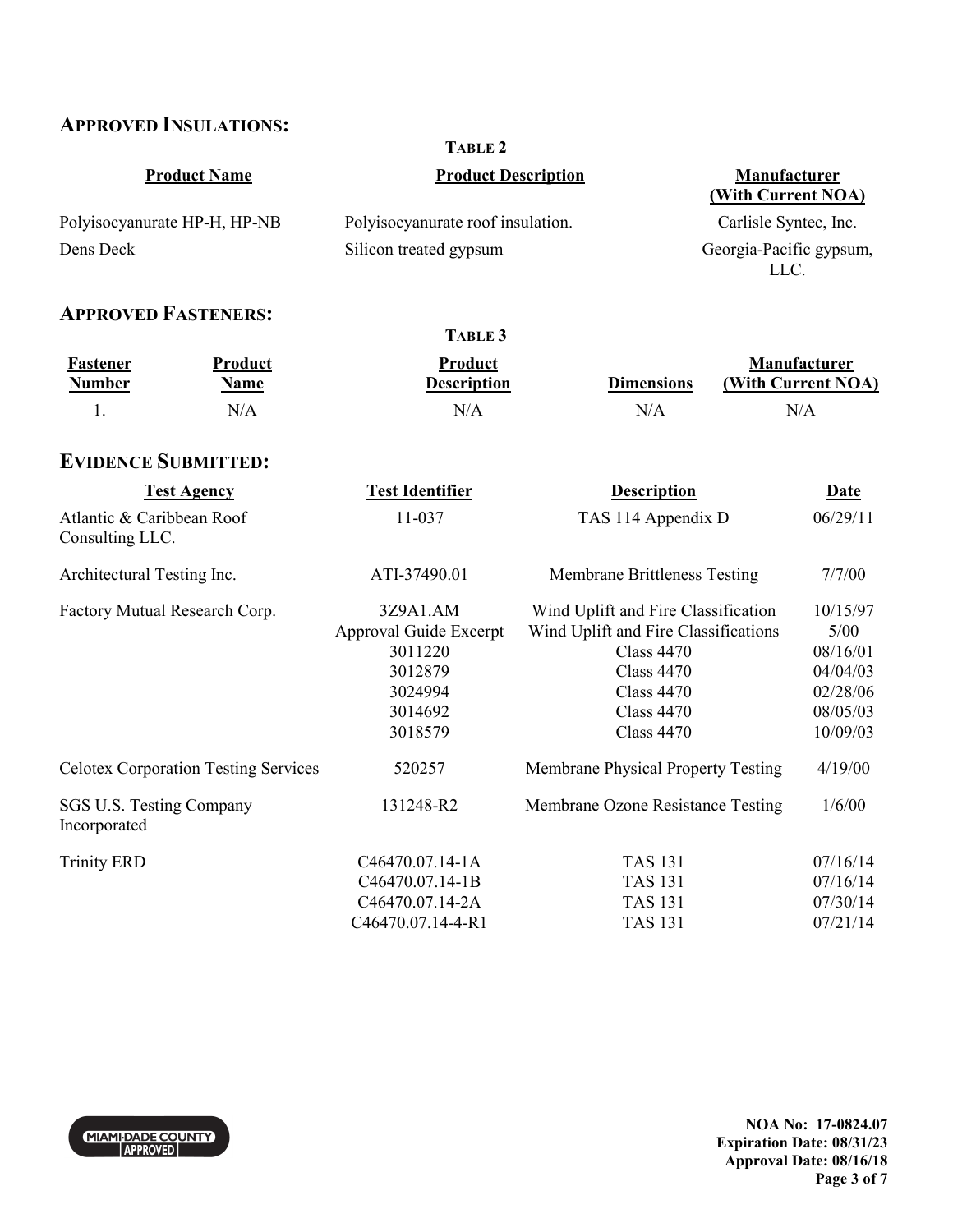#### **APPROVED ASSEMBLIES**

| <b>Membrane Type:</b> | Single Ply, Thermoplastic, TPO, Reinforced, FleeceBACK                                                                                                               |
|-----------------------|----------------------------------------------------------------------------------------------------------------------------------------------------------------------|
| <b>Deck Type 6I:</b>  | Poured Gypsum, Insulated                                                                                                                                             |
|                       | <b>Deck Description:</b> Poured Gypsum Concrete                                                                                                                      |
|                       | System Type C(1): One or more layers of insulation adhered with Carlisle Olybond 500 BA, Carlisle One-Step or<br>Carlisle FAST 100 Adhesive; membrane fully adhered. |

**All General and System Limitations apply. Roof accessories not listed in Table 1 of this NOA are not approved and shall not be installed unless said accessories demonstrate compliance with prescriptive Florida Building Code requirements and are field fabricated utilizing the approved membranes listed in Table 1.** 

**Note: All layers shall be adhered to the deck in Carlisle OlyBond 500BA at a rate of 1 gal/sq, or Carlisle FAST 100 Adhesive at a rate of 1 gal/sq or Carlisle One-Step at a rate of <sup>1</sup> /3 gal/sq. Please refer to Roofing Application Standard RAS 117 for insulation attachment. See Maximum Design Pressures below for the pressures allowed with each adhesive.**

| <b>Base or Top Insulation Layer</b> | <b>Insulation Fasteners</b><br>(Table 3) | Fastener<br>Density/ft <sup>2</sup> |
|-------------------------------------|------------------------------------------|-------------------------------------|
| Polyisocyanurate HP-H, HP-NB        |                                          |                                     |
| Minimum 1.4" thick                  | N/A                                      | N/A                                 |
| <b>Top Insulation Layer</b>         | <b>Insulation Fasteners</b>              | Fastener                            |
|                                     | (Table 3)                                | Density/ft <sup>2</sup>             |

**Required over the insulations listed in Base Layer or optional over any of the insulations listed as Base or Top Layer:** 

| <b>Dens Deck, Dens Deck Prime</b> |     |     |
|-----------------------------------|-----|-----|
| Minimum $\frac{1}{4}$ , thick     | N/A | N/A |

**Note: Insulation panels listed are minimum sizes and dimensions; if larger panels are used, the number of fasteners shall be increased maintaining the same fastener density. Please refer to Roofing Application Standard RAS 117 for insulation attachment.** 

**Vapor Retarders:** (Optional) Any UL or FMRC approved vapor retarder applied to the roof deck or over a base layer of insulation.

**Barrier:** None.



**NOA No: 17-0824.07 Expiration Date: 08/31/23 Approval Date: 08/16/18 Page 4 of 7**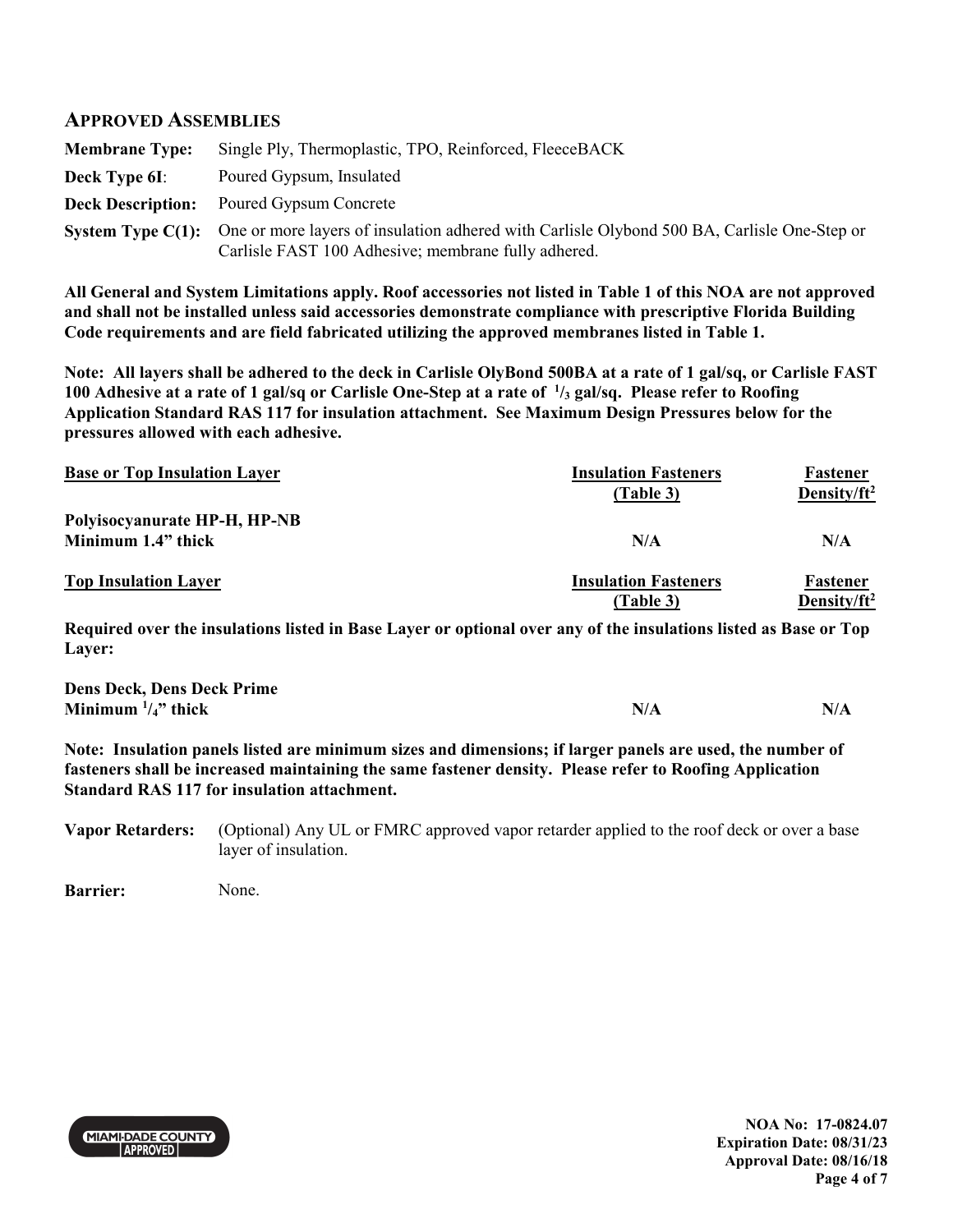| Membrane:             | Sure-Weld, Sure-Weld HS, Reinforced, 45 or 60 mil membrane or Sure-Weld EXTRA 80 mil<br>membrane fully adhered to the insulation using Sure-Weld Bonding Adhesive applied to the<br>substrate at a rate of 1 gal/60 ft. <sup>2</sup> (finished surface) or Aqua Base 120 Bonding Adhesive applied<br>to the substrate at a rate of 1 gal/120 ft. <sup>2</sup> (finished surface). Outside 1.5" of side laps are heat<br>welded<br><b>Or</b> |
|-----------------------|---------------------------------------------------------------------------------------------------------------------------------------------------------------------------------------------------------------------------------------------------------------------------------------------------------------------------------------------------------------------------------------------------------------------------------------------|
|                       | Sure-Weld FleeceBACK 100 or 115 mil membrane fully adhered to the insulation using FAST<br>Adhesive applied to the substrate at a rate of 1 gal/sq. or Aqua Base 120 Bonding Adhesive<br>applied to the substrate at a rate of 1 gal/120 ft. <sup>2</sup> Outside 1.5" of side laps are heat welded                                                                                                                                         |
|                       | <b>Or</b>                                                                                                                                                                                                                                                                                                                                                                                                                                   |
|                       | Sure-Weld AFX membrane adhered to the insulation in a full mopping of approved asphalt<br>applied within the EVT range and at a rate of 20-25 lbs./sq. or Cold Applied Adhesive applied to<br>the substrate at a rate of 1 gal/67 ft. <sup>2</sup> Outside 1.5" of side laps are heat welded                                                                                                                                                |
| <b>Maximum Design</b> | -45 psf (See General Limitation #9) when insulation adhered with FAST Adhesive                                                                                                                                                                                                                                                                                                                                                              |
| Pressure:             | -112.5 psf (See General Limitation #9) when polyisoyanurate insulation adhered with Carlisle<br>Olybond 500BA Adhesive                                                                                                                                                                                                                                                                                                                      |
|                       | -135 psf (See General Limitation #9) when wood fiberboard insulation adhered with Carlisle<br>Olybond 500BA Adhesive                                                                                                                                                                                                                                                                                                                        |
|                       | -202.5 psf (See General Limitation #9) when insulation adhered with One-Step Adhesive                                                                                                                                                                                                                                                                                                                                                       |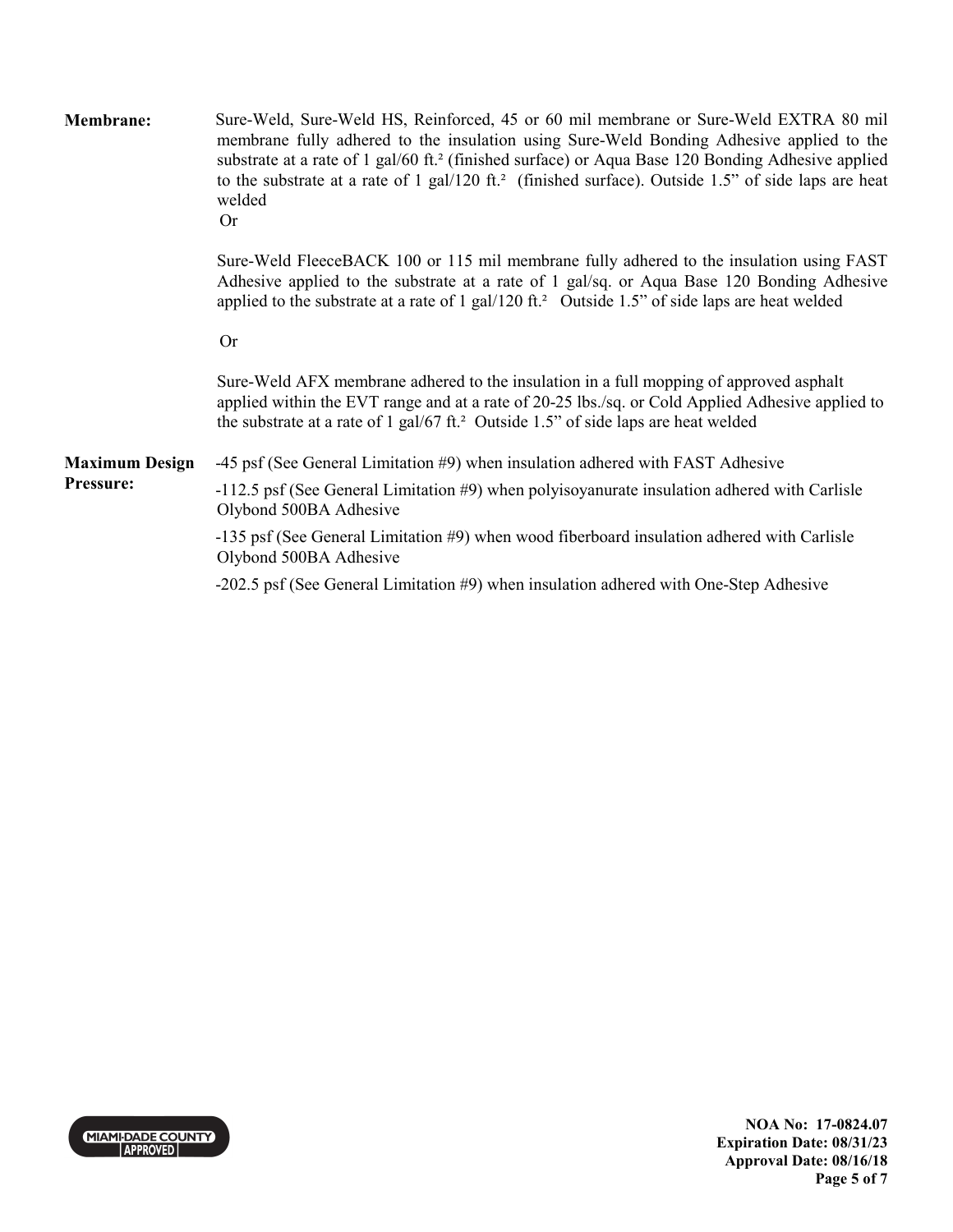| <b>Membrane Type:</b> | Single Ply, Thermoplastic, TPO, Reinforced, FleeceBACK        |
|-----------------------|---------------------------------------------------------------|
| <b>Deck Type 6:</b>   | Poured Gypsum, Insulated                                      |
|                       | <b>Deck Description:</b> Poured Gypsum Concrete               |
|                       | <b>System Type <math>F(1)</math>:</b> Membrane fully adhered. |

**All General and System Limitations apply. Roof accessories not listed in Table 1 of this NOA are not approved and shall not be installed unless said accessories demonstrate compliance with prescriptive Florida Building Code requirements and are field fabricated utilizing the approved membranes listed in Table 1.** 

| <b>Vapor Retarders:</b>                   | None.                                                                                                                                                                                        |
|-------------------------------------------|----------------------------------------------------------------------------------------------------------------------------------------------------------------------------------------------|
| <b>Barrier:</b>                           | None.                                                                                                                                                                                        |
| <b>Membrane:</b>                          | Sure-Weld FleeceBACK 100 or 115 mil membrane fully adhered to the substrate using FAST<br>Adhesive applied to the substrate at a rate of 1 gal/sq. Outside 1.5" of side laps are heat welded |
| <b>Maximum Design</b><br><b>Pressure:</b> | $-295$ psf (See General Limitation #9)                                                                                                                                                       |



**NOA No: 17-0824.07 Expiration Date: 08/31/23 Approval Date: 08/16/18 Page 6 of 7**